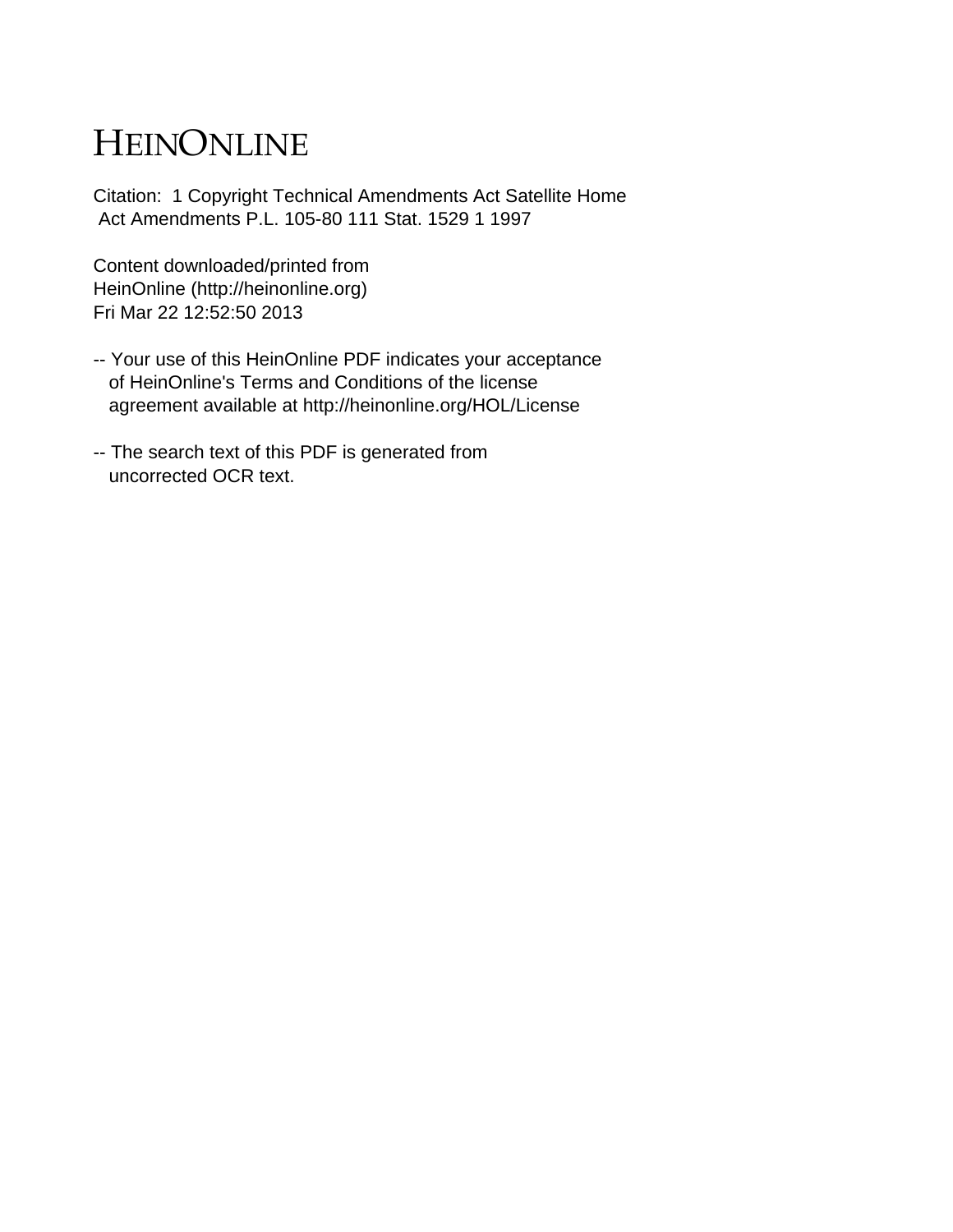# **Union Calendar No. 268 2D SET SET SESSION**

104TH CONGRESS<br>2D SESSION

**[Report No. 104-554]**

To make technical corrections in the Satellite Home Viewer Act of 1994 and other provisions of title 17, United States Code.

# **IN** THE **HOUSE** OF REPRESENTATIVES

**JUNE** 15, 1995

Mr. MOORHEAD introduced the following bill; which was referred to the Committee on the Judiciary

MAY 6, 1996

Reported with an amendment, committed to the Committee of the Whole House on the State of the Union, and ordered to be printed

[Strike out all after the enacting clause and insert the part printed in  $\div$ italic]

[For text of introduced bill, see copy of bill as introduced on June 15, 1995]

# **A BILL**

- To make technical corrections in the Satellite Home Viewer Act of 1994 and other provisions of title 17, United States Code.
	- **I** *Be it enacted by the Senate and House of Representa-*
	- *2 tives of the United States of America in Congress assembled,*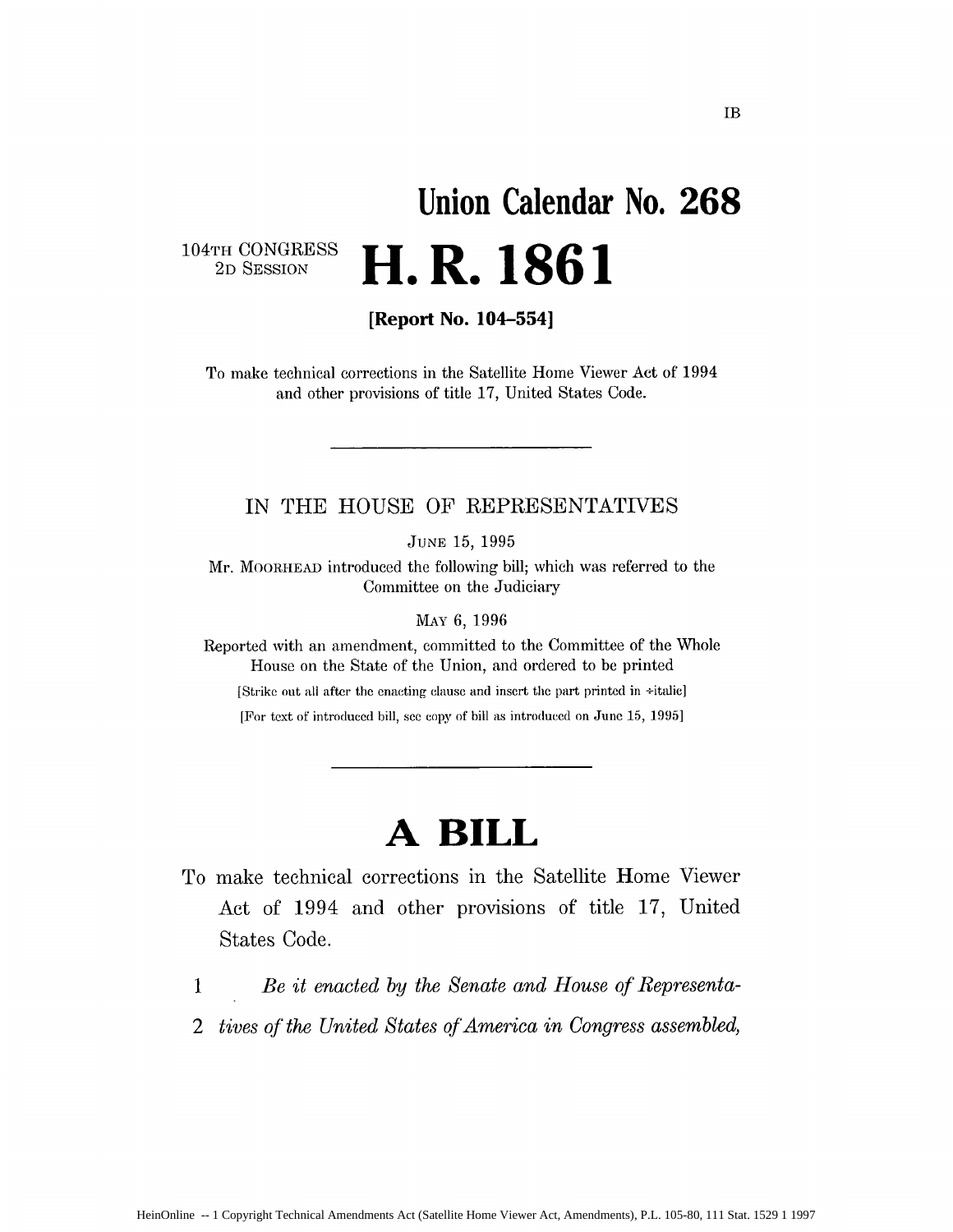# *SECTION 1. SHORT TITLE.*

*This Act may be cited as the "Copyright Clarifications Act of 1996".*

# *SEC. 2. SATELLITE HOME VIEWER ACT.*

*5 The Satellite Home Viewer Act of 1994 (Public Law 6 103-369) is amended as fbllows:*

 (1) Section 2(3)(A) is amended to read as fol-*lows:*

*9 "(A) in clause (i) by striking '12 cents' and inserting '17.5 cents per subscriber in the case of superstations that as retransmitted by the sat-ellite carrier include any program which, if de-livered by any cable system in the United States, would be subject to the syndicated exclusivity rules of the Federal Communications Commis-sion, and 14 cents per subscriber in the case qf superstations that are syndex-proof as defined in section 258.2 of title 37, Code of Federal Regula-tions; and'* ". *(2) Section 2(4) is amended to read as follows:*

*"(4) Subsection (c) is amended-*

*"(A) in paragraph (1)-*

*"(i) by striking 'until December 31, 1992, '.*

*"(ii) by striking '(2), (3) or (4)' and*

*inserting '(2) or (3)'; and*

**eHR 1861 RH**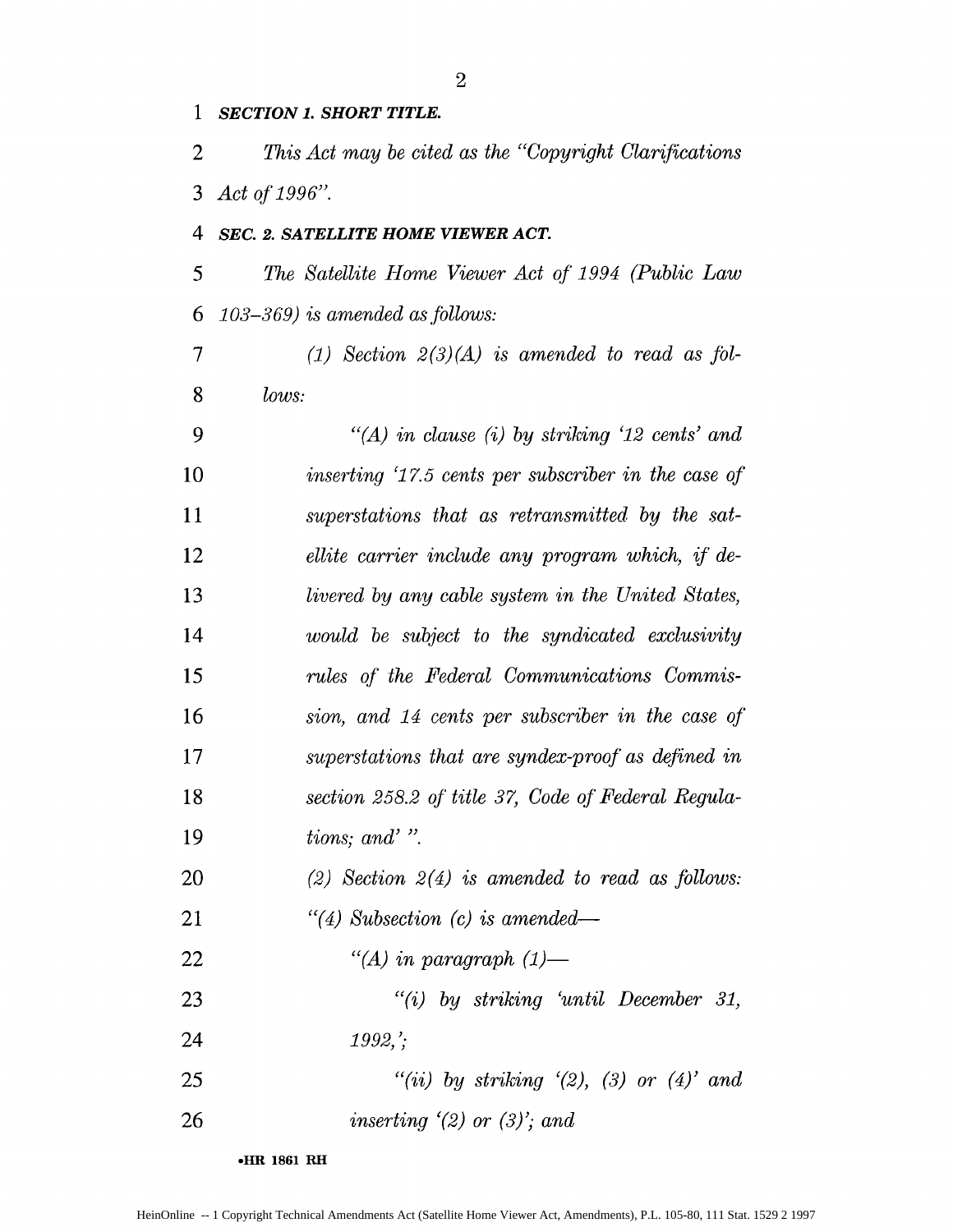| $\mathbf{1}$             | $"(iii)$ by striking the second sentence;          |
|--------------------------|----------------------------------------------------|
| $\overline{2}$           | "(B) in paragraph $(2)$ —                          |
| 3                        | $"(i)$ in subparagraph $(A)$ by striking           |
| $\overline{4}$           | 'July 1, 1991' and inserting 'July 1, 1996';       |
| 5                        | and                                                |
| 6                        | $"(ii)$ in subparagraph $(D)$ by striking          |
| $\overline{\mathcal{L}}$ | December 31, 1994' and inserting Decem-            |
| 8                        | ber 31, 1999, or in accordance with the            |
| 9                        | terms of the agreement, whichever is later';       |
| 10                       | and                                                |
| 11                       | "(C) in paragraph $(3)$ —                          |
| 12                       | $``(i)$ in subparagraph $(A)$ by striking          |
| 13                       | December 31, 1991' and inserting 'January          |
| 14                       | 1, 1997;                                           |
| 15                       | "(ii) by amending subparagraph $(B)$               |
| 16                       | to read as follows:                                |
| 17                       | (B) ESTABLISHMENT OF ROYALTY FEES.-                |
| 18                       | In determining royalty fees under this para-       |
| 19                       | graph, the copyright arbitration royalty panel     |
| 20                       | appointed under chapter 8 shall establish fees for |
| 21                       | the retransmission of network stations and         |
| 22                       | superstations that most clearly represent the fair |
| 23                       | market value of secondary transmissions. In de-    |
| 24                       | termining the fair market value, the panel shall   |
| 25                       | base its decision on economic, competitive, and    |

-HR **1861 RH**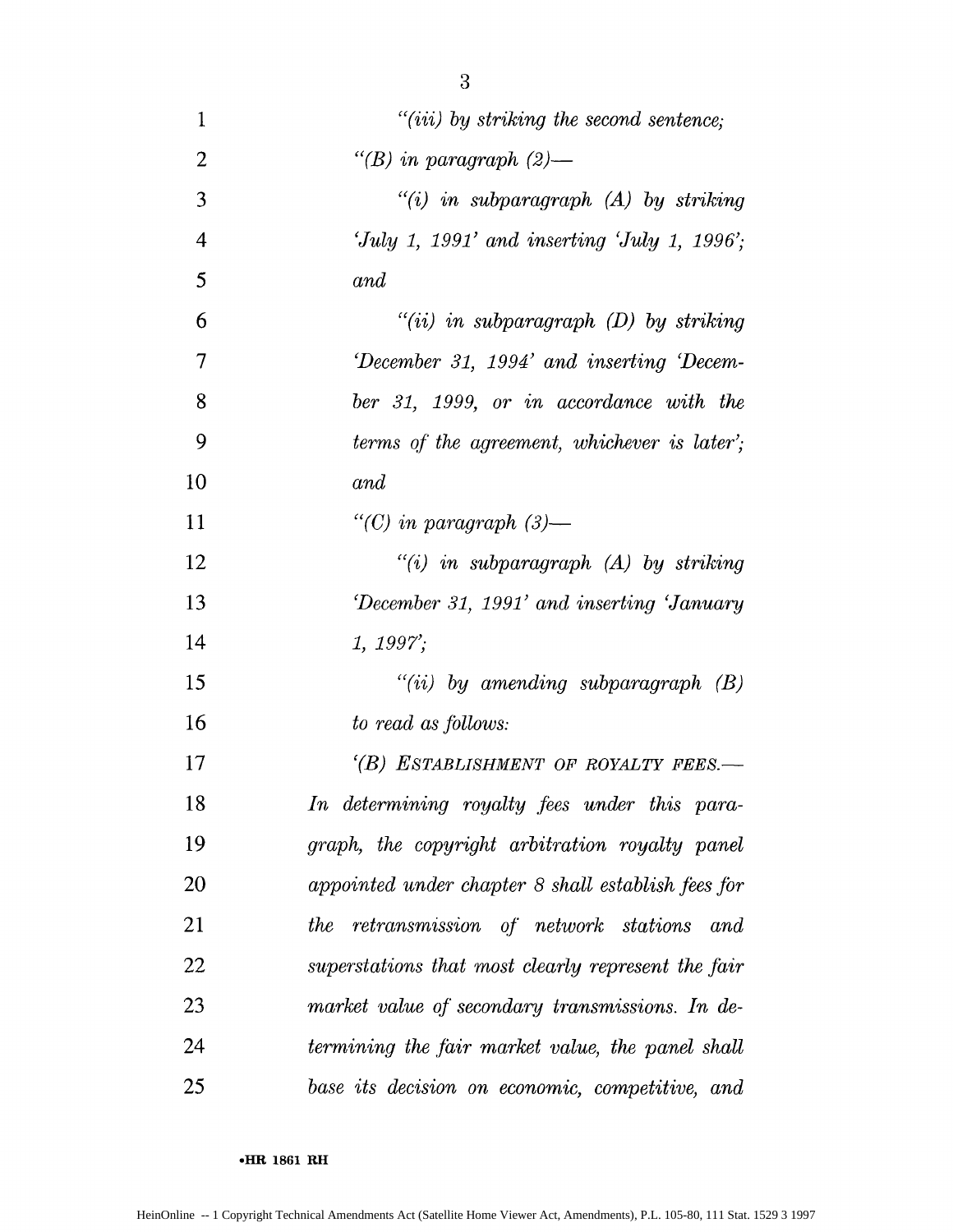| 1              | programming information presented by the par-     |
|----------------|---------------------------------------------------|
| $\overline{2}$ | ties, including—                                  |
| 3              | $(i)$ the competitive environment in              |
| $\overline{4}$ | which such programming is distributed, the        |
| 5              | cost of similar signals in similar private        |
| 6              | and compulsory license marketplaces, and          |
| 7              | any special features and conditions of the        |
| 8              | retransmission marketplace;                       |
| 9              | $(iii)$ the economic impact of such fees          |
| 10             | on copyright owners and satellite carriers;       |
| 11             | and                                               |
| 12             | $(iii)$ the impact on the continued               |
| 13             | <i>availability of secondary transmissions to</i> |
| 14             | the public.'; and                                 |
| 15             | $``(iii)$ in subparagraph $(C)$ , by insert-      |
| 16             | ing 'or July 1, 1997, whichever is later'         |
| 17             | after 'section $802(g)$ '.".                      |
| 18             | (3) Section $2(5)(A)$ is amended to read as fol-  |
| 19             | lows:                                             |
| 20             | "(A) in paragraph $(5)(C)$ by striking 'the       |
| 21             | date of the enactment of the Satellite Home       |
| 22             | Viewer Act of 1988' and inserting 'November 16,   |
| 23             | 1988'; and".                                      |

**\*HR 1861 RH**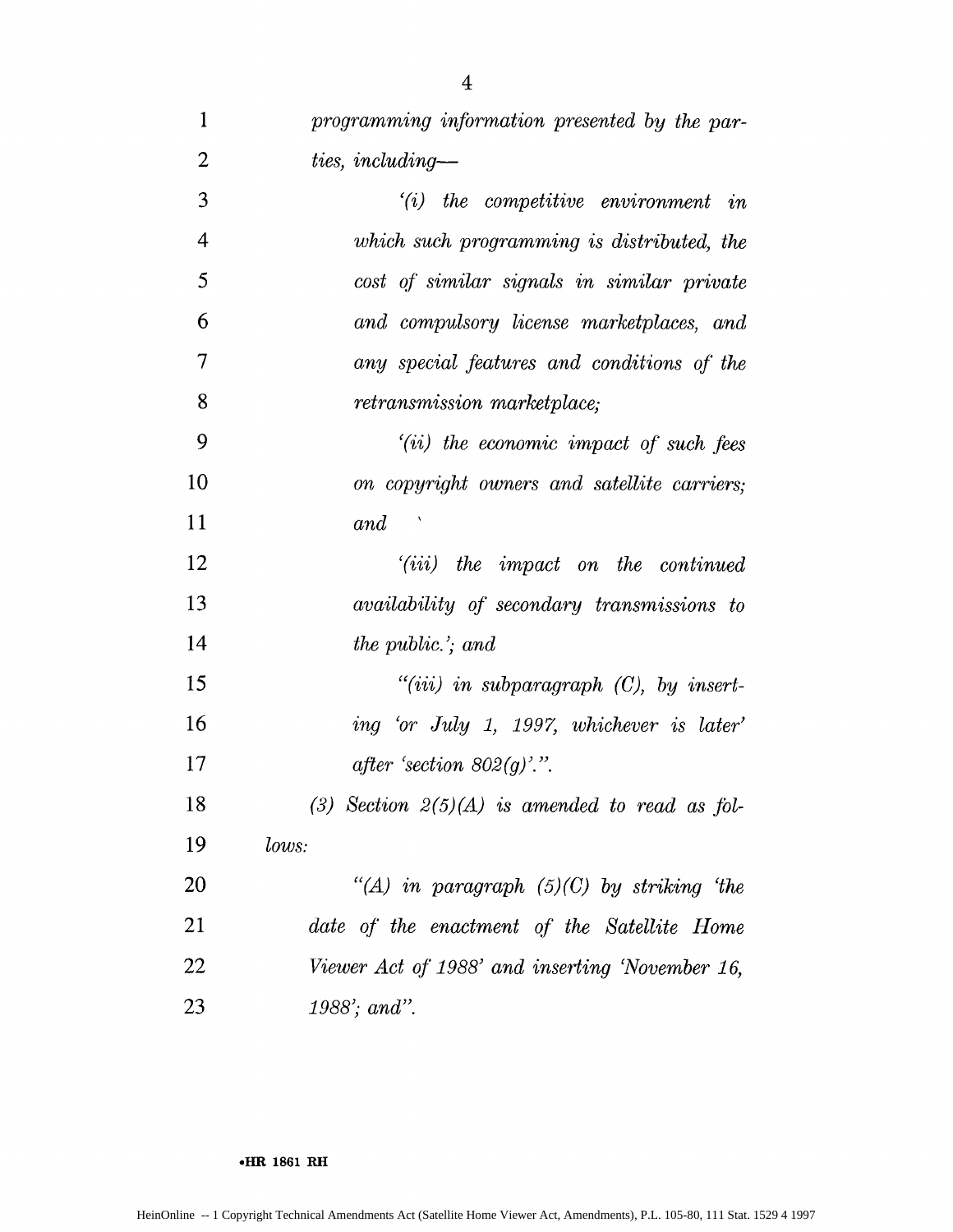| 1              | <b>SEC. 3. COPYRIGHT IN RESTORED WORKS.</b>             |
|----------------|---------------------------------------------------------|
| $\overline{2}$ | Section 104A of title 17, United States Code, is amend- |
| 3              | ed as follows:                                          |
| $\overline{4}$ | (1) Subsection $(d)(3)(A)$ is amended to read as        |
| 5              | follows:                                                |
| 6              | "(3) EXISTING DERIVATIVE WORKS.—(A) In the              |
| 7              | case of a derivative work that is based upon a re-      |
| 8              | stored work and is created—                             |
| 9              | $``(i)$ before the date of the enactment of the         |
| 10             | Uruguay Round Agreements Act, if the source             |
| 11             | country of the restored work is an eligible coun-       |
| 12             | try on such date, or                                    |
| 13             | $``(ii)$ before the date of adherence or procla-        |
| 14             | mation, if the source country of the restored work      |
| 15             | is not an eligible country on such date of enact-       |
| 16             | ment, a reliance party may continue to exploit          |
| 17             | that derivative work for the duration of the re-        |
| 18             | stored copyright if the reliance party pays to the      |
| 19             | owner of the restored copyright reasonable com-         |
| 20             | pensation for conduct which would be subject to         |
| 21             | a remedy for infringement but for the provisions        |
| 22             | of this paragraph.".                                    |
| 23             | (2) Subsection $(e)(1)(B)(ii)$ is amended by strik-     |
| 24             | <i>ing the last sentence.</i>                           |
| 25             | (3) Subsection $(h)(2)$ is amended to read as fol-      |
| 26             | lows:                                                   |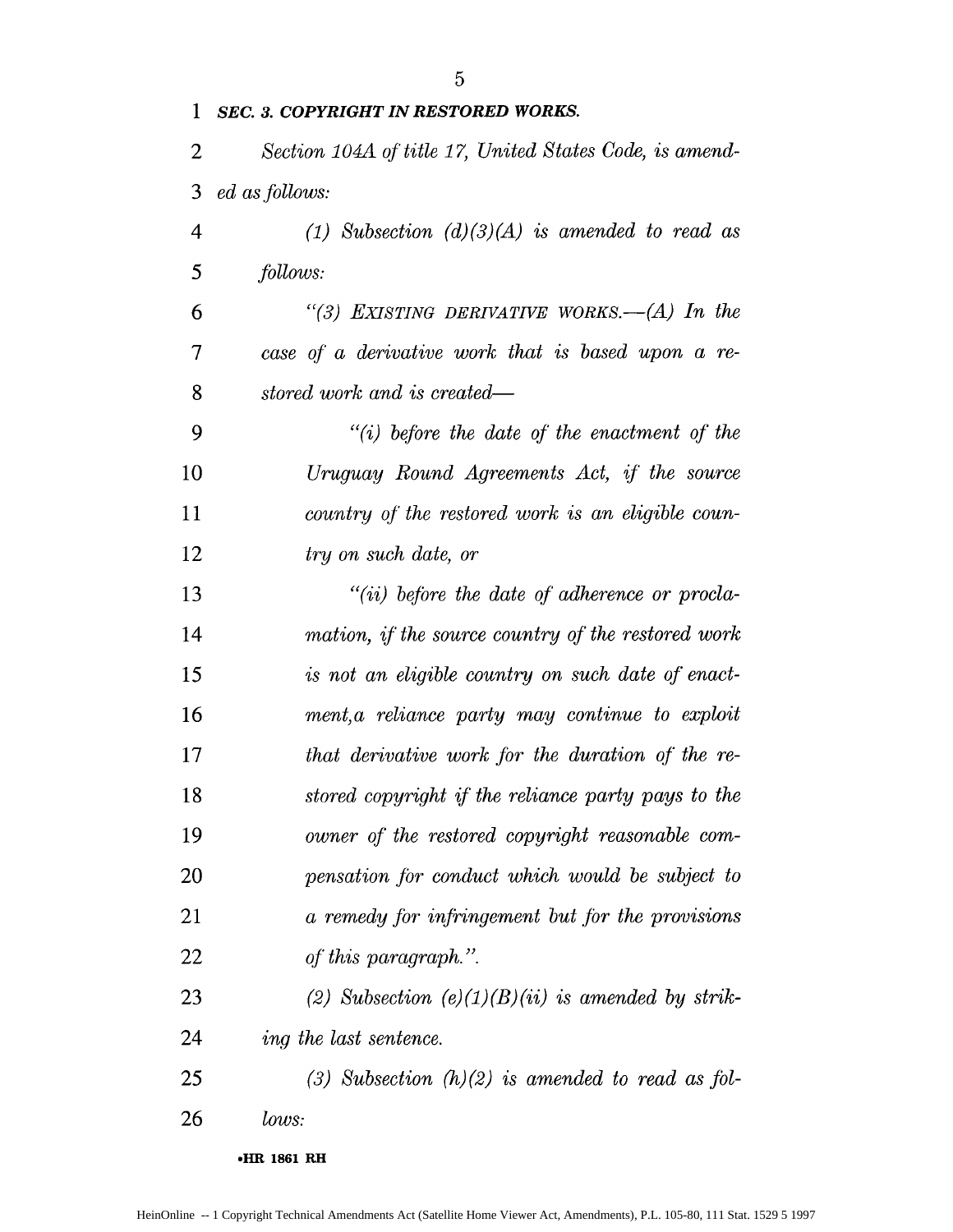| 1              | "(2) The 'date of restoration' of a restored copy-    |
|----------------|-------------------------------------------------------|
| $\overline{2}$ | right is the later of $-$                             |
| 3              | "(A) January 1, 1996, the date on which               |
| 4              | the Agreement on Trade-Related Aspects of Intel-      |
| 5              | lectual Property referred to in section $101(d)(15)$  |
| 6              | of the Uruguay Round Agreements Act enters            |
| 7              | into force with respect to the United States, if      |
| 8              | the source country of the restored work is a na-      |
| 9              | tion adhering to the Berne Convention or a WTO        |
| 10             | member country on such date, or                       |
| 11             | $\lq\lq(B)$ the date of adherence or proclamation,    |
| 12             | in the case of any other source country of the re-    |
| 13             | stored work.".                                        |
| 14             | (4) Subsection $(h)(3)$ is amended to read as fol-    |
| 15             | lows:                                                 |
| 16             | $``(3)$ The term 'eligible country' means a nation,   |
| 17             | other than the United States, that, after the date of |
| 18             | the enactment of the Uruguay Round Agreements         |
| 19             | $Act$ —                                               |
| 20             | $\lq (A)$ becomes a WTO member,                       |
| 21             | $H(B)$ is or becomes a member of the Berne            |
| 22             | Convention, or                                        |
|                |                                                       |

*"(C) becomes subject to a proclamation under subsection (g).".*

\*HR **1861 RH**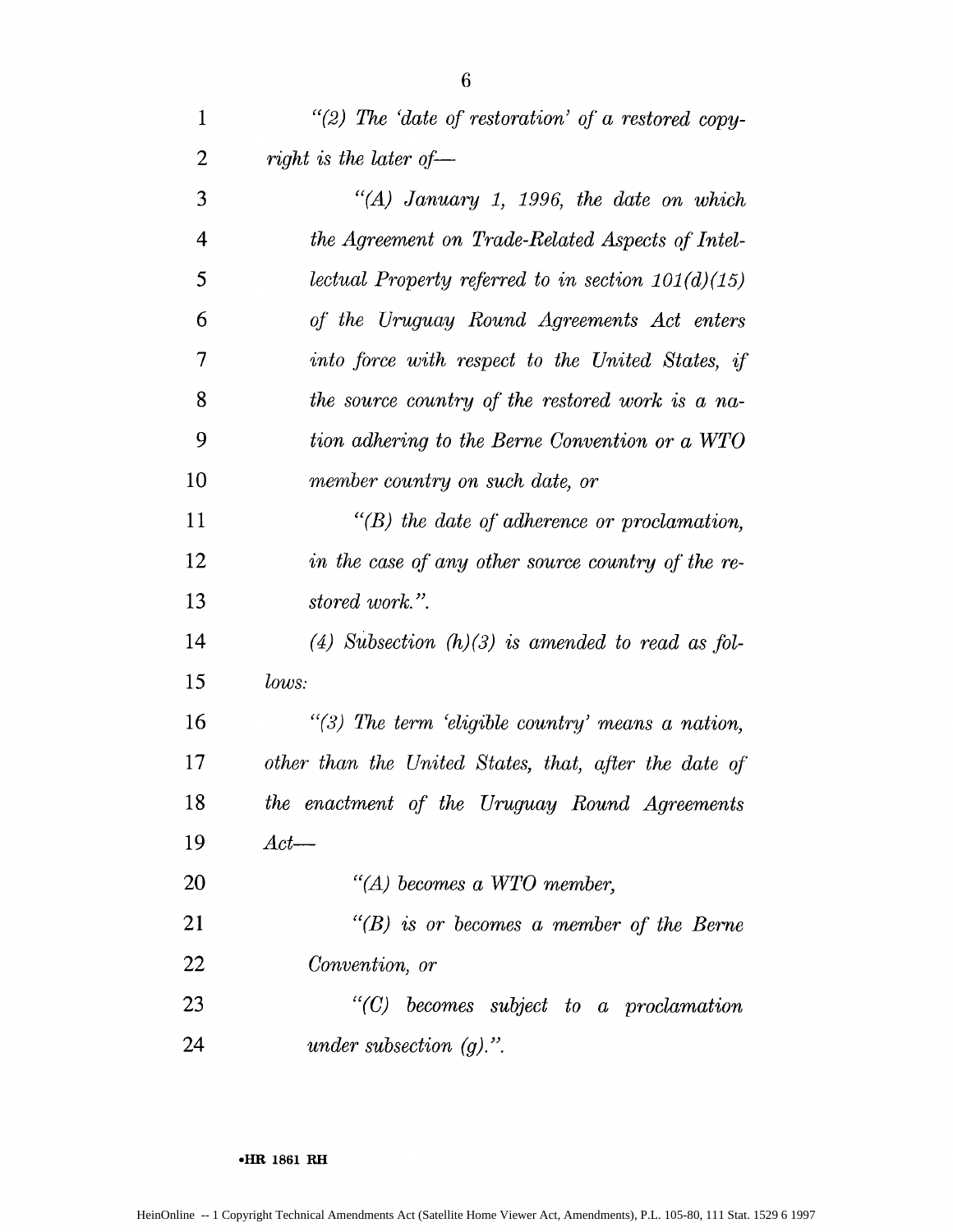*Section* 114(f) *of title 17, United States Code, is 4 amended-5 (1) in paragraph (1), by inserting* ", *or ending 6 30 days after the Librarian issues and publishes in 7 the Federal Register an order adopting or rejecting the report of the copyright arbitration royalty panel, 9 if such panel is convened" after "December 31, 2000" and (2) in paragraph (2), by striking "and publish in the Federal Register". SEC. 5. ROYALTY PAYABLE UNDER COMPULSORY LICENSE. Section 115(c)(3)(D) of title 17, United States Code, 15 is amended by striking "and publish in the Federal Reg-ister". SEC. 6. NEGOTIATED LICENSE FOR JUKEBOXES. Section 116 of title 17, United States Code, is amend-ed-(1) by amending subsection (b) (2) to read as fbl-lows: "(2) ARBITRATION.-Parties not subject to such a negotiation may determine the result of the negotia-tion by arbitration in accordance with the provisions of chapter 8. " and*

## **eHIR 1861 RH**

*SEC. 4. LICENSES FOR NONEXEMPT SUBSCRIPTION TRANS-*

*MISSIONS.*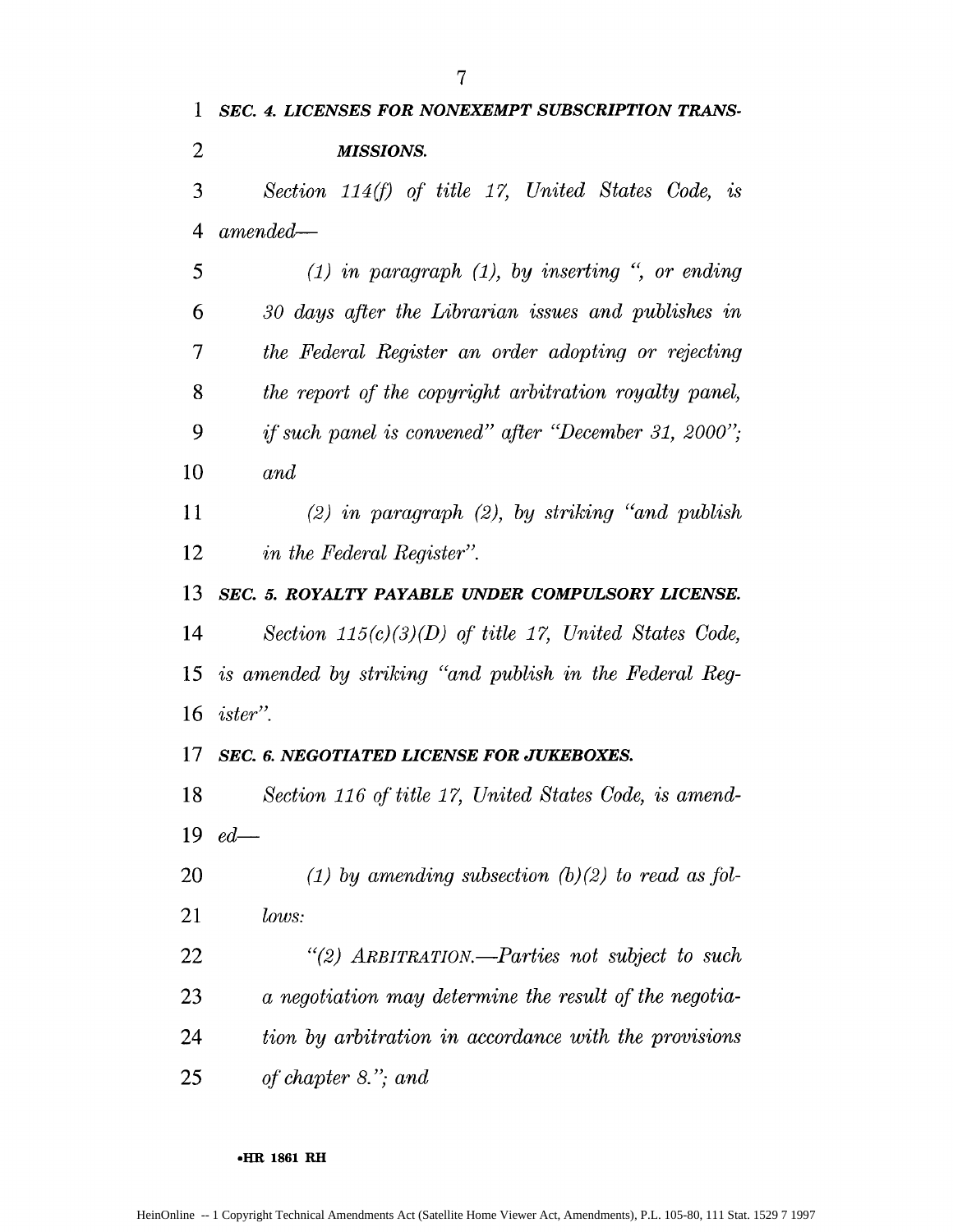| 1  | $(2)$ by adding at the end the following new sub-      |
|----|--------------------------------------------------------|
| 2  | section:                                               |
| 3  | "(d) DEFINITIONS.—As used in this section, the follow- |
| 4  | ing terms mean the following:                          |
| 5  | "(1) A 'coin-operated phonorecord player' is a         |
| 6  | machine or device that-                                |
| 7  | $H(A)$ is employed solely for the performance          |
| 8  | of nondramatic musical works by means of               |
| 9  | phonorecords upon being activated by the inser-        |
| 10 | tion of coins, currency, tokens, or other monetary     |
| 11 | units or their equivalent;                             |
| 12 | $\lq\lq(B)$ is located in an establishment making      |
| 13 | no direct or indirect charge for admission;            |
| 14 | $C(C)$ is accompanied by a list which is com-          |
| 15 | prised of the titles of all the musical works avail-   |
| 16 | able for performance on it, and is affixed to the      |
| 17 | phonorecord player or posted in the establish-         |
| 18 | ment in a prominent position where it can be           |
| 19 | readily examined by the public; and                    |
| 20 | "( $D$ ) affords a choice of works available for       |
| 21 | performance and permits the choice to be made          |
| 22 | by the patrons of the establishment in which it        |
| 23 | <i>is located.</i>                                     |
| 24 | "(2) An 'operator' is any person who, alone or         |
| 25 | <i>jointly with others—</i>                            |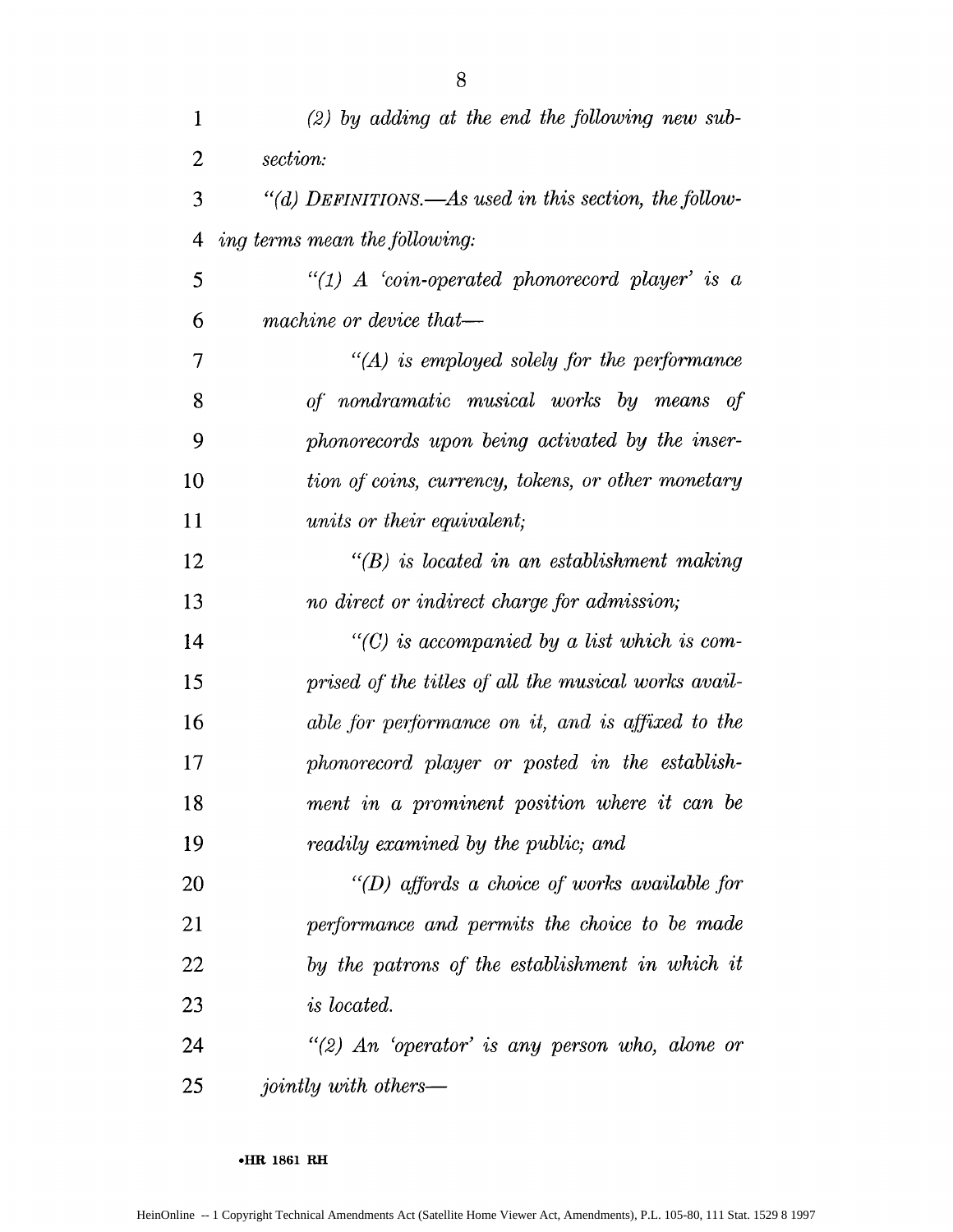| 1              | $\lq (A)$<br>owns a coin-operated phonorecord                  |
|----------------|----------------------------------------------------------------|
| $\overline{2}$ | player;                                                        |
| 3              | $\lq\lq(B)$ has the power to make a coin-operated              |
| 4              | phonorecord player available for placement in                  |
| 5              | an establishment for purposes of public perform-               |
| 6              | ance; or                                                       |
| 7              | $\lq\lq$ (C) has the power to exercise primary con-            |
| 8              | trol over the selection of the musical works made              |
| 9              | <i>available for public performance on a coin-oper-</i>        |
| 10             | ated phonorecord player.".                                     |
| 11             | SEC. 7. LIMITATIONS ON EXCLUSIVE RIGHTS; COMPUTER              |
| 12             | PROGRAMS.                                                      |
| 13             | Section 117 of title 17, United States Code, is amended        |
| 14             | as follows:                                                    |
| 15             | $(1)$ Strike "Notwithstanding" and insert the following:       |
| 16             | "(a) MAKING OF ADDITIONAL COPY OR ADAPTATION                   |
| 17             | BY OWNER OF COPY.—Notwithstanding".                            |
| 18             | $(2)$ Strike "Any exact" and insert the following:             |
| 19             | "(b) LEASE, SALE, OR OTHER TRANSFER OF ADDI-                   |
| 20             | TIONAL COPY OR ADAPTATION.—Any exact".                         |
| 21             | $(3)$ Add at the end the following:                            |
| 22             | "(c) MACHINE MAINTENANCE OR REPAIR.-Notwith-                   |
| 23             | standing the provisions of section 106, it is not an infringe- |
| 24             | ment for the owner or lessee of a machine to make or author-   |
|                | 25 ize the making of a copy of a computer program if such      |

# **\*HR 1861 RH**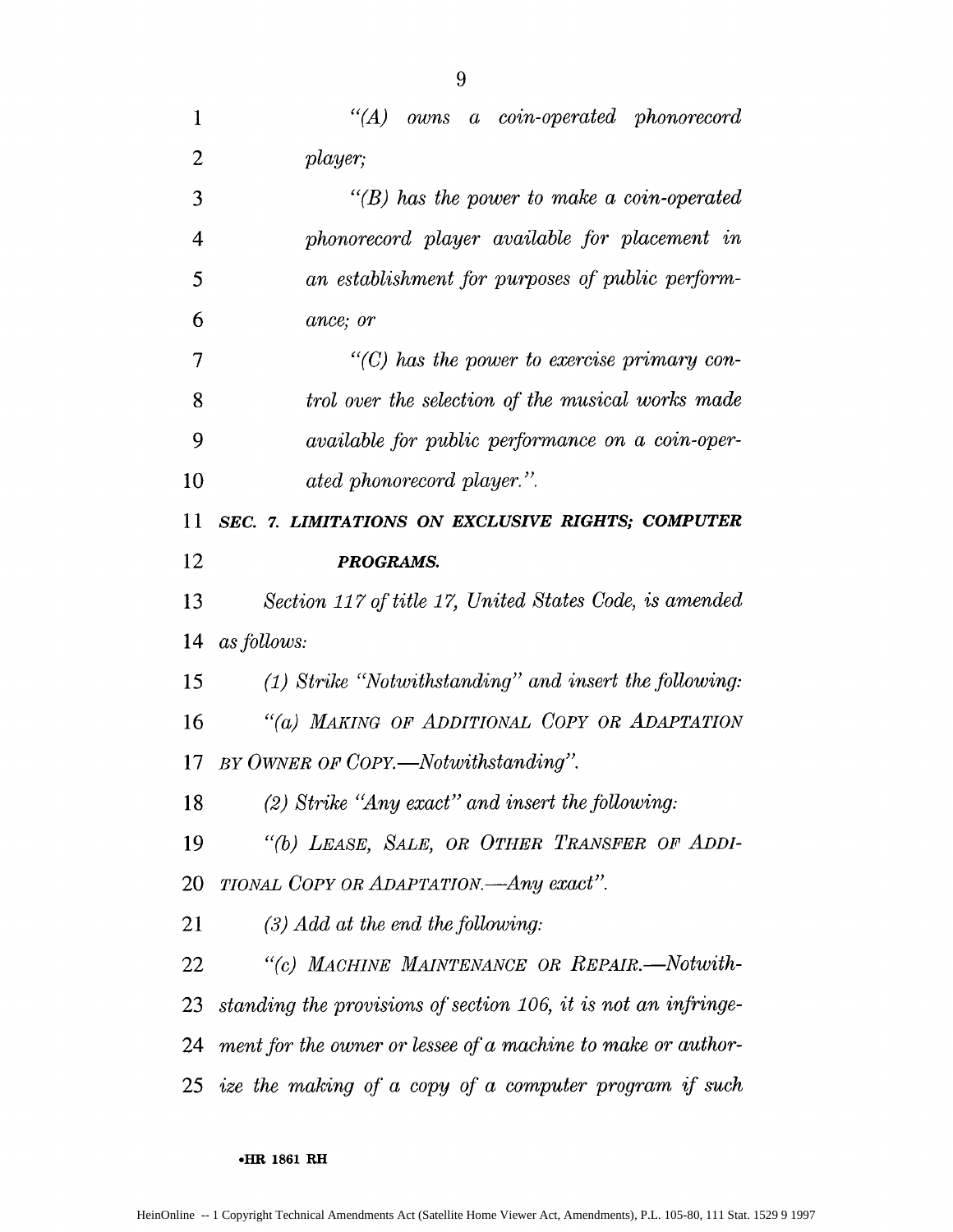*1 copy is made solely by virtue of the activation of a machine that lawfully contains an authorized copy of the computer program, fbr purposes only of maintenance or repair of that 4 machine, provided that-*

*5 "(1) such new copy is used in no other manner 6 and is destroyed immediately after the maintenance 7 or repair is completed, and*

*"(2) with respect to any computer program or 9 part thereof\* that is not necessary for that machine to be activated, such program or part thereof is not accessed or used other than to make such new copy by virtue of the activation of the machine.*

*"(d) DEFINITIONS.-For purposes of this section-*

*"(1) the term 'maintenance' of a machine means servicing the machine in order to make it work in ac-cordance with its original specifications and any changes to those specifications authorized jbr that ma-chine; and*

*"(2) the term 'repair' of a machine means restor-ing it to the state of working in accordance with its original specifications and any changes to those speci-fications authorized for that machine.* **".**

*SEC. 8. PUBLIC BROADCASTING COMPULSORY LICENSE.*

*Section 118 of title 17, United States Code, is amended 25 as follows:*

**eR 1861 RH**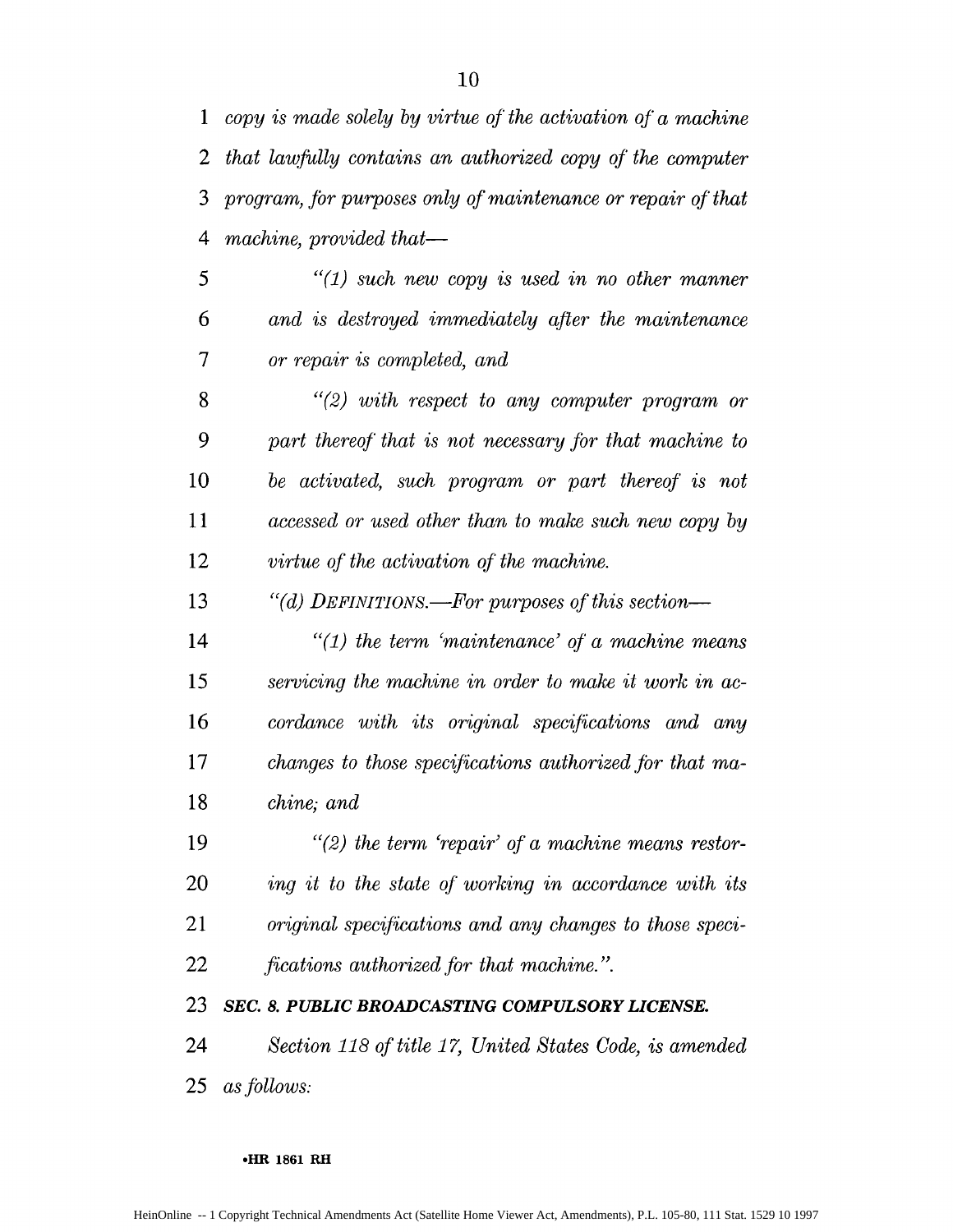*(1) Subsection (b) is amended by striking para-graph (1) and redesignating paragraphs (2) and (3) as paragraphs (1) and (2), respectively.*

*4 (2) Subsection (b)(2) (as redesignated by para-5 graph (1) of this section) is amended by striking 6 "(2)" each place it appears and inserting "(1)".*

 (3) Subsection (e) is amended to read as follows: *"(e) (1) Except as expressly provided in this subsection, 9 this section shall not apply to works other than those speci-fied in subsection (b).*

*"(2) Owners of copyright in nondramatic literary works and public broadcasting entities may, during the course of voluntary negotiations, agree among themselves, respectively, as to the terms and rates of royalty payments without liability under the antitrust laws. Any such terms and rates of royalty payments shall be effrctive upon being filed in the Copyright Qffice, in accordance with regulations that the Register of Copyrights shall prescribe. ".*

# *SEC. 9. REGISTRATION AND INFRINGEMENT ACTIONS.*

*Section 411(b)(1) of title 17, United States Code, is amended to read as jbllows:*

*"(1) serves notice upon the infringer, not less than 48 hours befbre such fixation, identifying the work and the specific time and source of its first*

### **HR 1861 RH**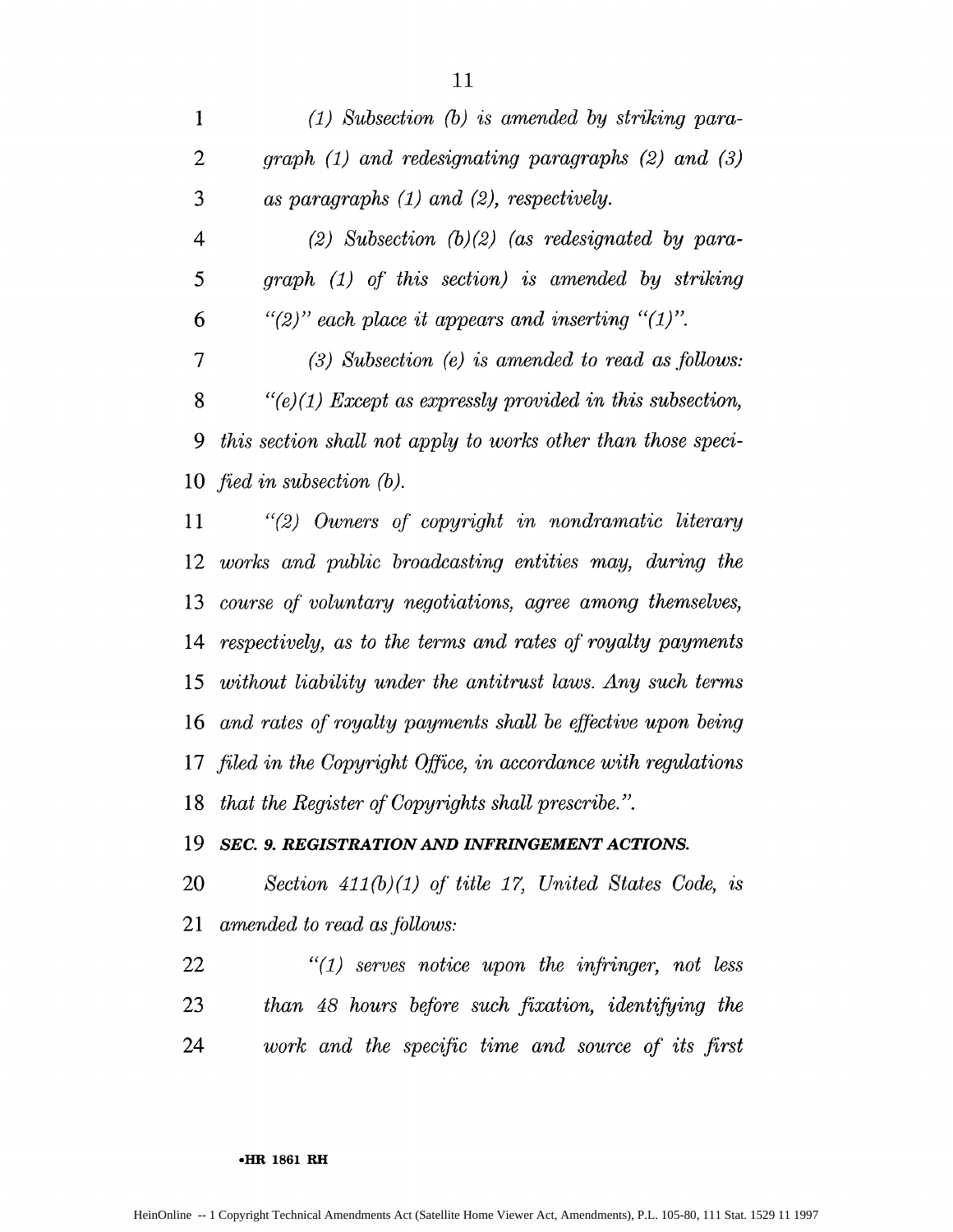*transmission, and declaring an intention to secure copyright in the work; and".*

# *SEC. 10. COPYRIGHT OFFICE FEES.*

*(a) FEE lICREASES.-Section 708(b) of title* **17,** *Unit-5 ed States Code, is amended to read as fbllows:*

*6 "(b) In calendar year 1996 and in any subsequent cal-7 endar year, the Register of Copyrights, by regulation, may increase the fees specified in subsection (a) in the following 9 manner:*

*"(1) The Register shall conduct a study of the costs incurred by the Copyright Office for the registra-tion of claims, the recordation of documents, and the provision of services. The study shall also consider the timing* **qf** *any increase in .fees and the authority to use such fees consistent with the budget.*

*"(2) The Register shall have discretion to in-crease fees up to the reasonable costs incurred by the Copyright Office fir the services described in para-graph (1) plus a reasonable inflation adjustment to account for any estimated increase in costs.* 

*"(3) Any newly established* fee *based on para-graph (2) shall be rounded off' to the nearest dollar, or for a fee less than \$12, rounded off to the nearest 50 cents.*

#### **.HR 1861 RH**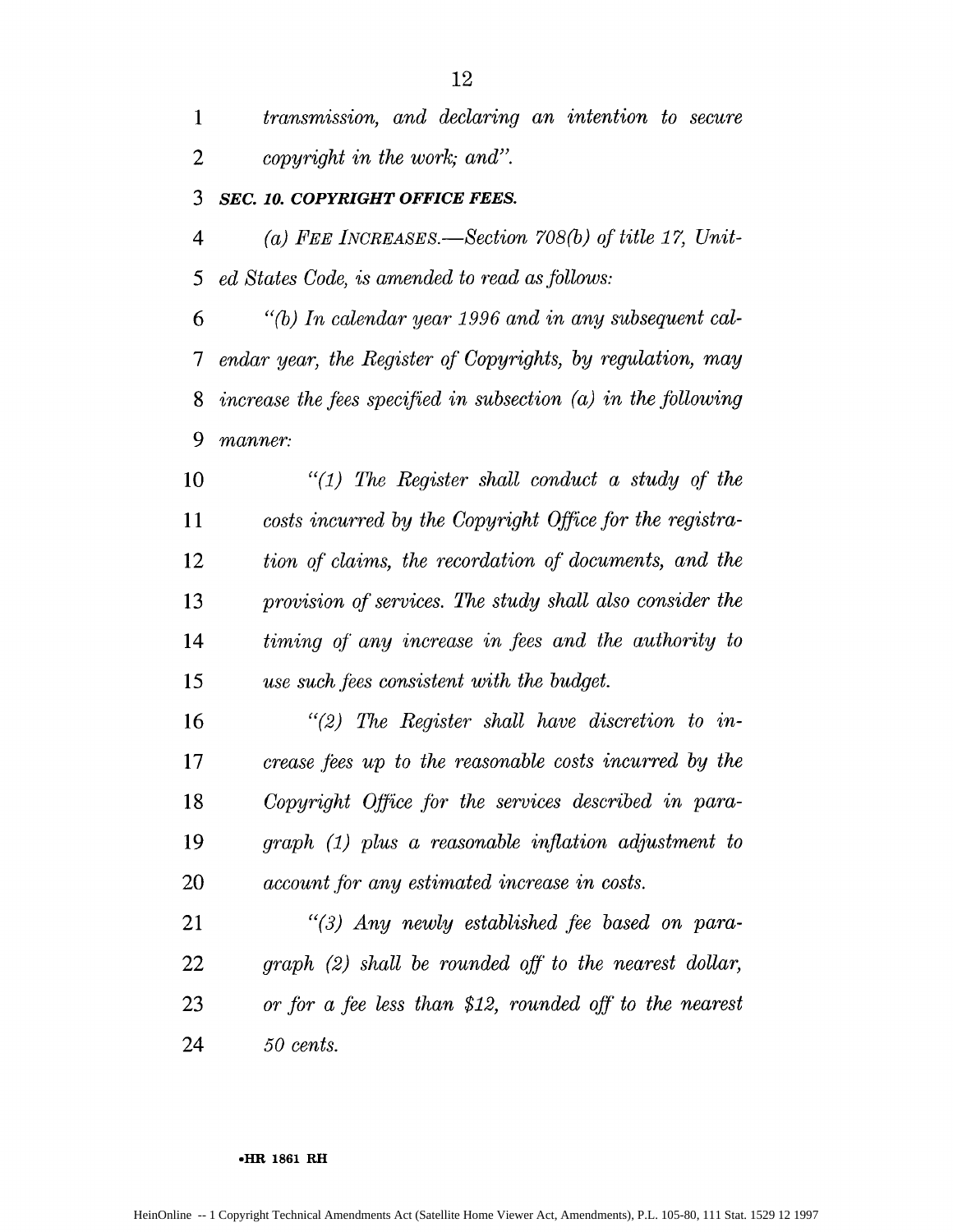*"(4) The fees shall be fair and equitable and give due consideration to the objectives of the copyright system.*

*4 "(5) If upon completion of the study, the Reg-5 ister determines that the fees should be increased, the Register shall prepare a proposed fee schedule and 7 submit the schedule with the accompanying economic analysis to the Congress. The fees proposed by the 9 Register may be instituted after the end of 120 days after the schedule is submitted to the Congress unless, 11 within that 120-day period, a law is enacted stating in substance that the Congress does not approve the schedule. ".*

*(b) DEPOSIT OF FEES.-Section 708(d) of such title is amended to read as follows:*

*"(d)(1) Except as provided in paragraph (2), all fees received under this section shall be deposited by the Register of Copyrights in the Treasury of the United States and shall be credited to the appropriations for necessary expenses of the Copyright Qffice. Such fees that are collected shall re-main available until expended. The Register may, in ac-cordance with regulations that he or she shall prescribe, re-fund any sum paid by mistake or in excess of the fee re-quired by this section.*

### **eHR 1861 RH**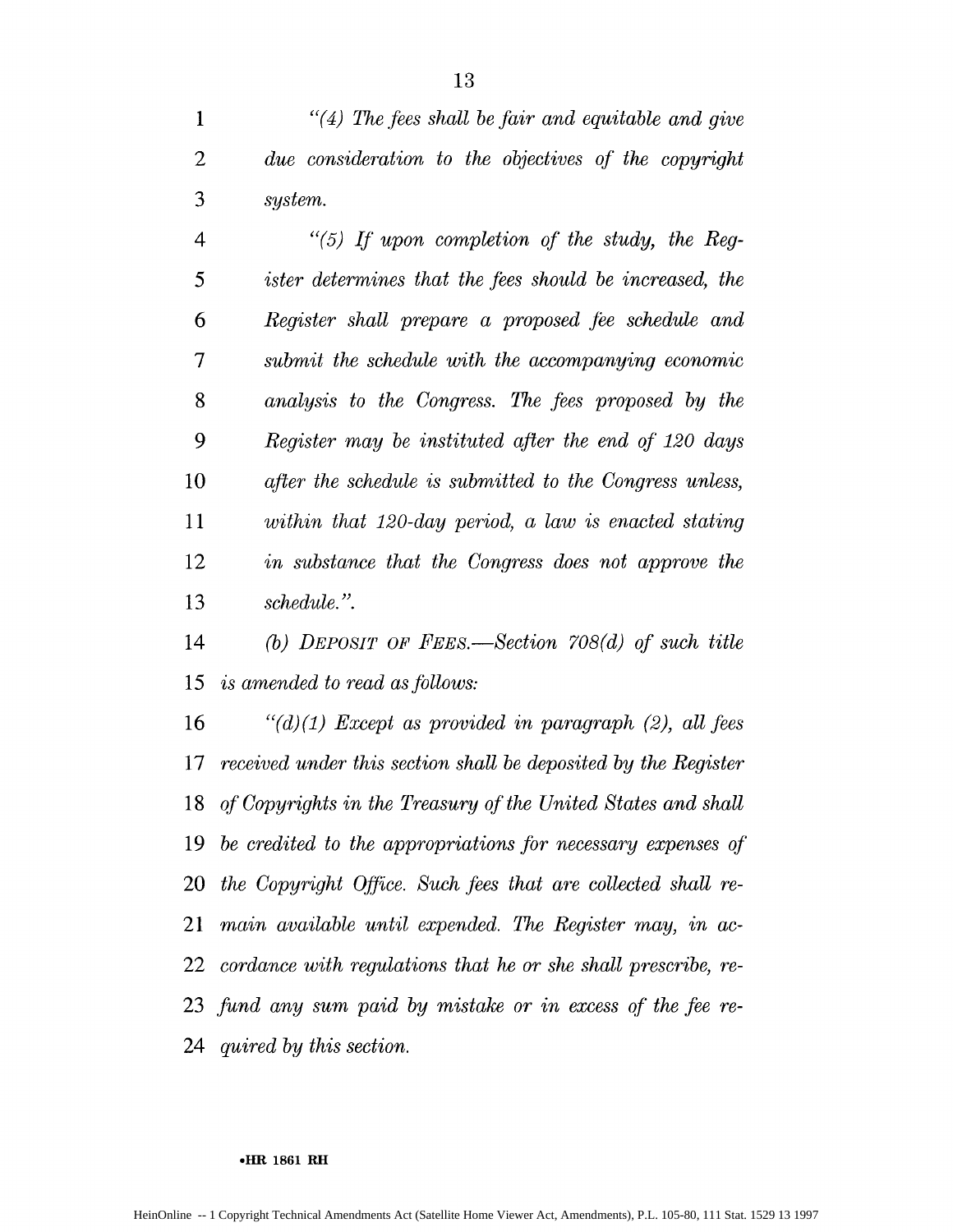*"(2) In the case of fees deposited against future serv-ices, the Register of Copyrights shall request the Secretary of the Treasury to invest in interest-bearing securities in 4 the United States Treasury any portion of the fees that, 5 as determined by the Register, is not required to meet cur-rent deposit account demands. Funds shall be invested in 7 securities that permit.finds to be available to the Copyright Office at all times if they are determined to be necessary 9 to meet current deposit account demands. Such investments shall be in public debt securities with maturities suitable to the needs* of *the fitnd, as determined by the Register of Copyrights, and bearing interest at rates determined by the Secretary of the Treasury, taking into consideration current market yields on outstanding marketable obligations of the 15 United States qf comparable maturities.*

*"(3) The income on such investments shall be deposited in the Treasury of the United States and shall be credited to the appropriations for necessary expenses of the Copy-right Office. ".*

## *SEC. 11. COPYRIGHT ARBITRATION ROYALTY PANELS.*

*(a) ESTABLISHMENT AND PURPOSE. -Section 801 of title 17, United States Code, is amended-*

*(1) in subsection (b)(1) by striking "and 116" in the first sentence and inserting "116, and 119"*

**HIR 1861 RH**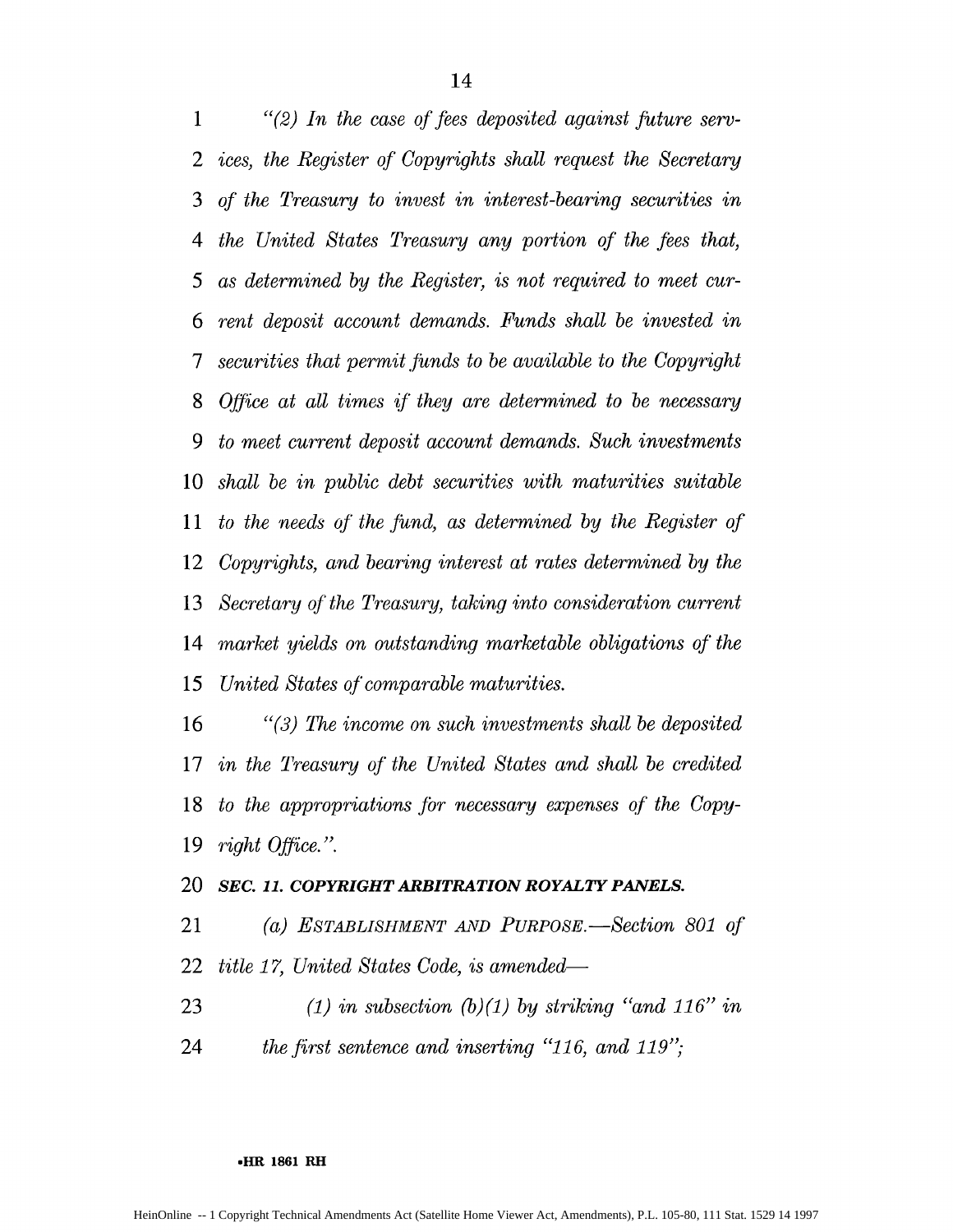*(2) in subsection (c) by inserting after "panel" at the end of the sentence the fbllowing: ", including-4 "(1) authorizing the distribution of those royalty 5 fees collected under sections 111, 119, and 1005 that 6 the Librarian has Jbund are not subject to con-7 troversy; and "(2) accepting or rejecting royalty claims filed 9 under sections 111, 119, and 1007 on the basis of* timeliness or the failure to establish the basis for a *claim"; and (3) by amending subsection (d)* to read as fol-*lows: "(d) SUPPORT AND REIMBURSEMENT OF ARBITRATION 15 PANELS.-The Librarian of Congress, upon the rec-ommendation of the Register qf Copyrights, shall provide the copyright arbitration royalty panels with the necessary administrative services related to proceedings under this chapter, and shall reimburse the arbitrators at such inter-vals and in such manner as the Librarian shall provide by regulation. Each such arbitrator is an independent con-tractor acting on behalf of the United States, and shall be paid pursuant to a signed agreement between the Library of Congress and the arbitrator. Payments to the arbitrators*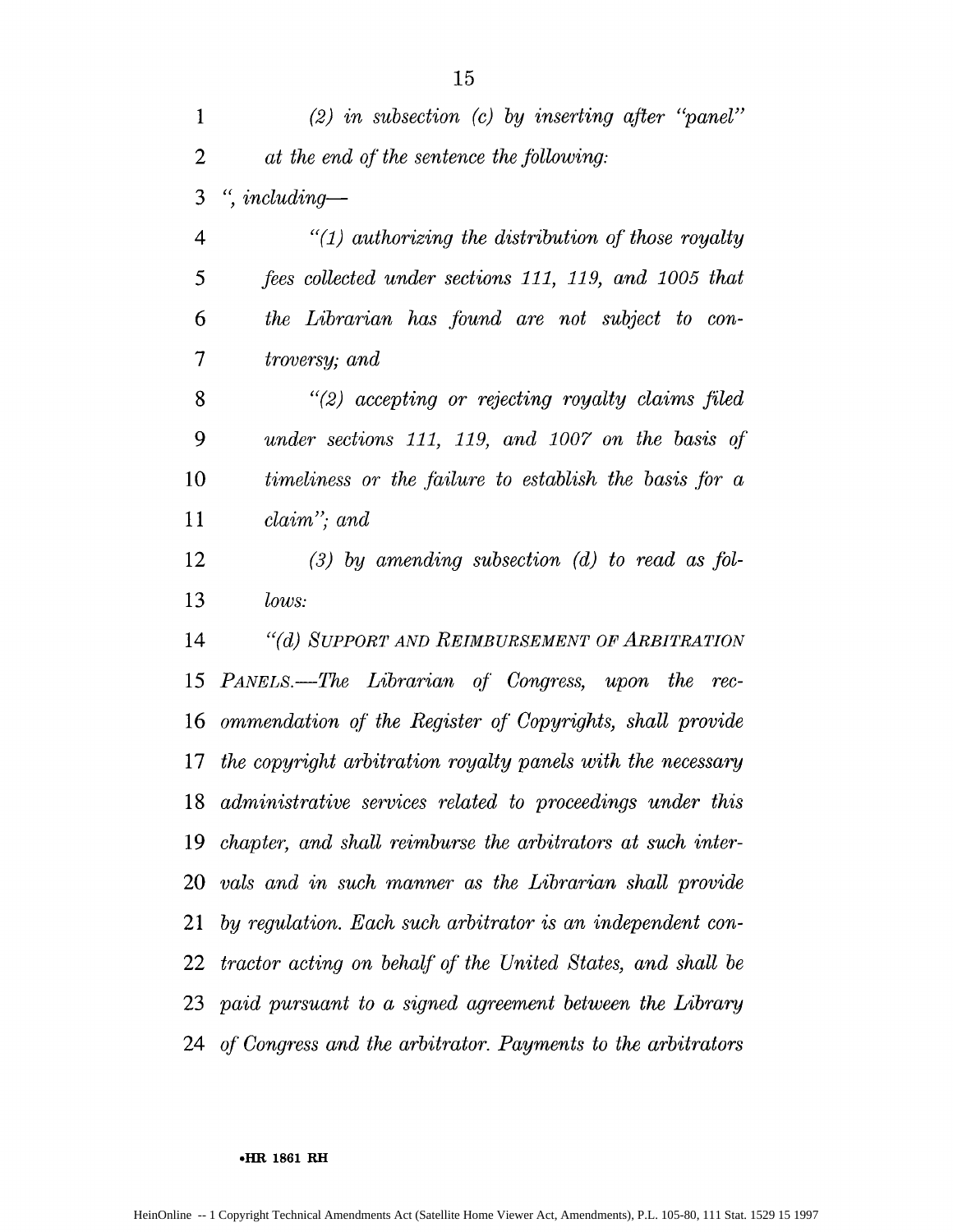*shall be considered costs incurred by the Library of Congress and the Copyright Office for purposes of section 802(h) (1). (b) PROCEEDINGS.-Section 802(h)(1) of title 17,*

*4 United States Code, is amended-*

*5 (1) by amending the heading to read "DEDUC-TION OF COSTS OF LIBRARY OF CONGRESS AND COPY-7 RIGHT OFFICE FROM ROYALTY FEES.-",*

*(2) in the first sentence by inserting "to support 9 distribution proceedings" after "Copyright Office" and*

*(3) by amending the third sentence to read as follows: "In ratemaking proceedings, the Librarian of Congress and the Copyright Office may assess their reasonable costs directly to the parties to the most re-cent relevant arbitration proceeding, 50 percent of' the costs to the parties who would receive royalties from the royalty rate adopted in the proceeding and 50 percent of the costs to the parties who would pay the royalty rate so adopted, subject to the discretion of the arbitrators to assess costs under subsection (c).".*

*SEC. 12. DIGITAL AUDIO RECORDING DEVICES AND MEDIA. Section 1007(b) of title 17, United States Code, is amended by striking "Within 30 days after" in the first sentence and inserting "After".*

### **\*HR 1861 RE**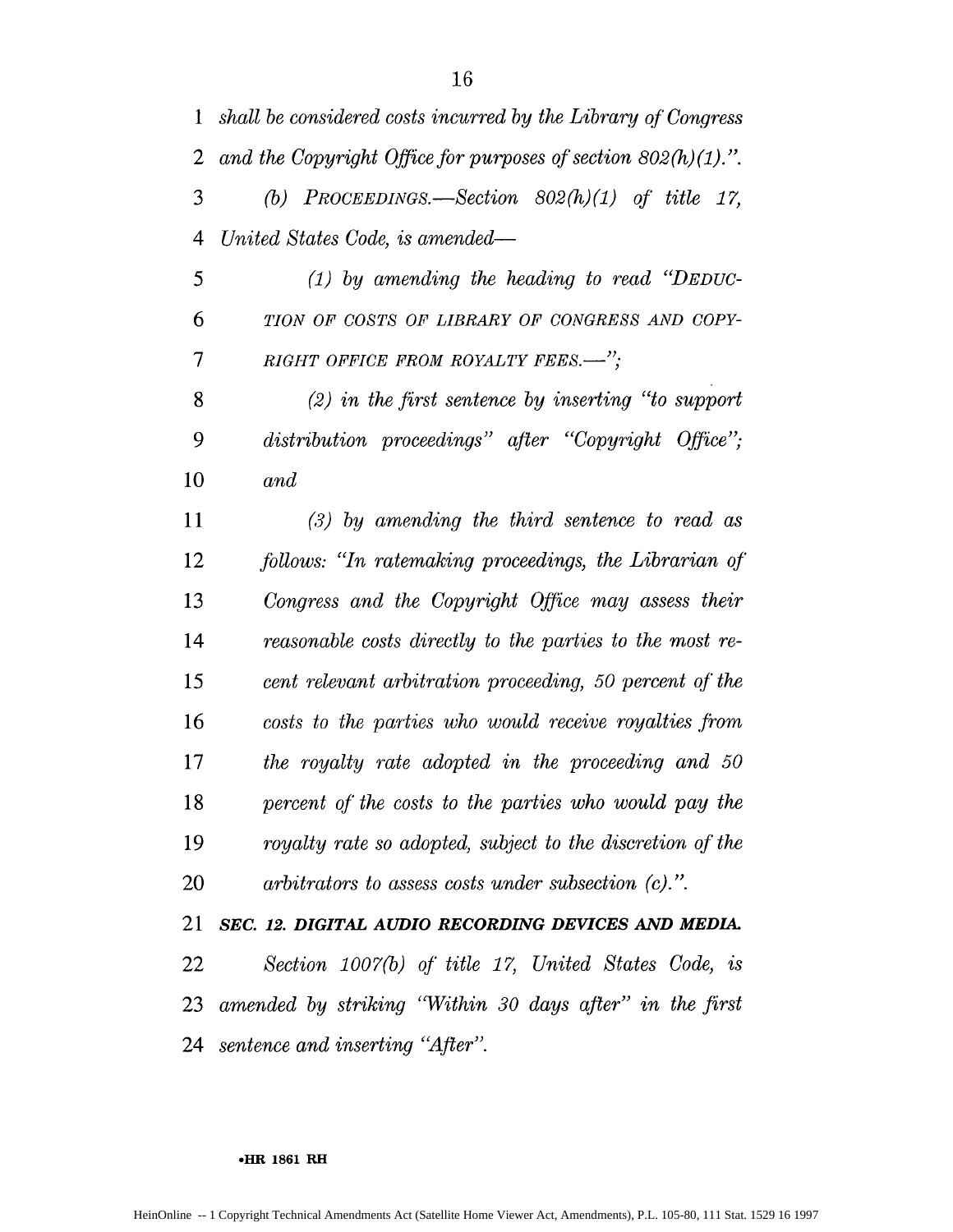*SEC. 13. TREATMENT OF PRE-1978 PUBLICATION OF SOUND RECORDINGS. Section 303 qf title 17, United States Code, is amend-4 ed-(1) by striking "Copyright" and inserting "(a) 6 Copyright" and 7 (2) by adding at the end the following: "(b) The distribution before January 1, 1978, of a pho-* norecord shall not for any purpose constitute a publication *of the musical work embodied therein." SEC. 14. CONFORMING AMENDMENT. Paragraph (5) of section 4 of the Digital Performance Right in Sound Recordings Act of 1995 is redesignated as paragraph (4). SEC. 15. EFFECTIVE DATES. (a) IN GENERAL.-Except as provided in subsection (b), the amendments made by this Act shall take effect on the date of the enactment of this Act. (b)* SATELLITE HOME VIEWER ACT.—The amend-*ments made by section 1 shall be effective as if enacted as part qf the Satellite Home Viewer Act of 1994 (Public Law 103-369).*

#### **\*HR 1861 RH**

HeinOnline -- 1 Copyright Technical Amendments Act (Satellite Home Viewer Act, Amendments), P.L. 105-80, 111 Stat. 1529 17 1997